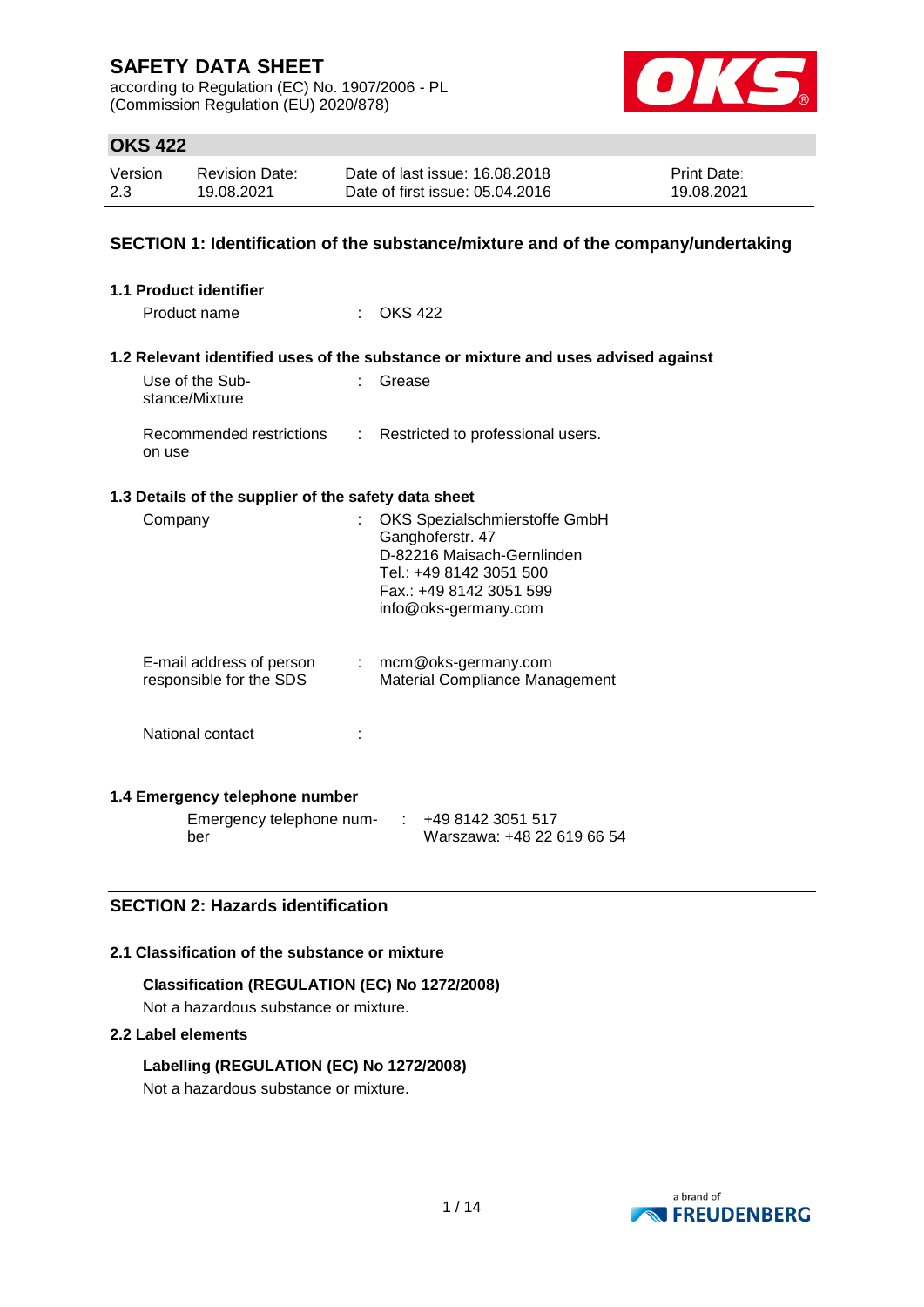according to Regulation (EC) No. 1907/2006 - PL (Commission Regulation (EU) 2020/878)



# **OKS 422**

| Version | <b>Revision Date:</b> | Date of last issue: 16.08.2018  | <b>Print Date:</b> |
|---------|-----------------------|---------------------------------|--------------------|
| 2.3     | 19.08.2021            | Date of first issue: 05.04.2016 | 19.08.2021         |

#### **2.3 Other hazards**

This substance/mixture contains no components considered to be either persistent, bioaccumulative and toxic (PBT), or very persistent and very bioaccumulative (vPvB) at levels of 0.1% or higher.

## **SECTION 3: Composition/information on ingredients**

### **3.2 Mixtures**

| Chemical nature                     | Synthetic hydrocarbon oil<br>barium complex soap |
|-------------------------------------|--------------------------------------------------|
| <b>Components</b><br><b>Remarks</b> | No hazardous ingredients                         |

## **SECTION 4: First aid measures**

## **4.1 Description of first aid measures**

| If inhaled              | Remove person to fresh air. If signs/symptoms continue, get<br>medical attention.<br>Keep patient warm and at rest.<br>If breathing is irregular or stopped, administer artificial respira-<br>tion. |
|-------------------------|------------------------------------------------------------------------------------------------------------------------------------------------------------------------------------------------------|
| In case of skin contact | Remove contaminated clothing. If irritation develops, get med-<br>ical attention.<br>Wash off with soap and water.<br>Get medical attention immediately if irritation develops and<br>persists.      |
| In case of eye contact  | Rinse immediately with plenty of water, also under the eyelids,<br>for at least 10 minutes.<br>If eye irritation persists, consult a specialist.                                                     |
| If swallowed            | Move the victim to fresh air.<br>Do not induce vomiting without medical advice.                                                                                                                      |
|                         | 4.2 Most important symptoms and effects, both acute and delayed                                                                                                                                      |
| Symptoms                | No information available.                                                                                                                                                                            |
| <b>Risks</b>            | None known.                                                                                                                                                                                          |

## **4.3 Indication of any immediate medical attention and special treatment needed** Treatment : No information available.

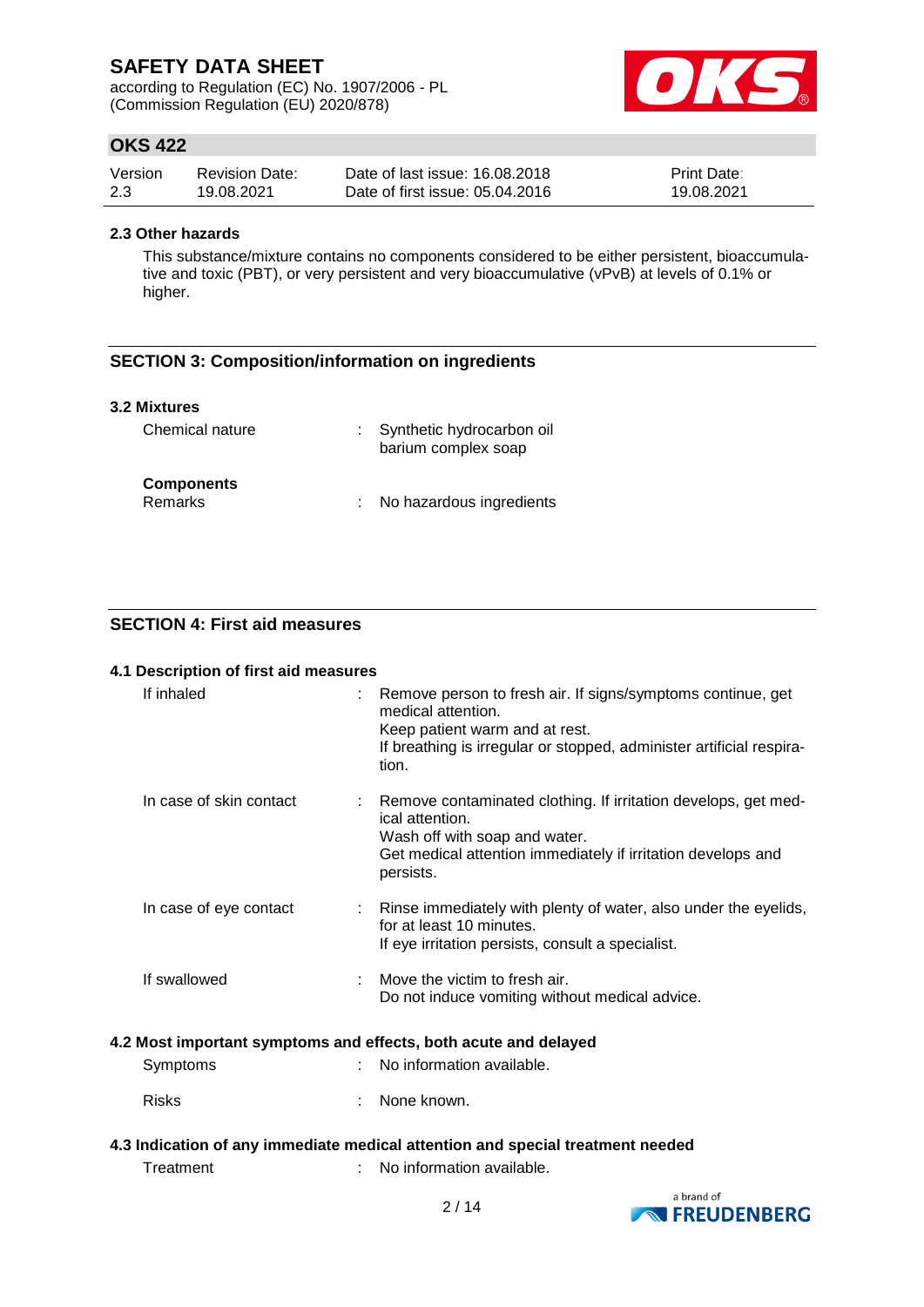according to Regulation (EC) No. 1907/2006 - PL (Commission Regulation (EU) 2020/878)



# **OKS 422**

| Version | <b>Revision Date:</b> | Date of last issue: 16,08,2018  | <b>Print Date:</b> |
|---------|-----------------------|---------------------------------|--------------------|
| 2.3     | 19.08.2021            | Date of first issue: 05.04.2016 | 19.08.2021         |

## **SECTION 5: Firefighting measures**

#### **5.1 Extinguishing media**

| Suitable extinguishing media      | Use water spray, alcohol-resistant foam, dry chemical or car-<br>bon dioxide. |
|-----------------------------------|-------------------------------------------------------------------------------|
| Unsuitable extinguishing<br>media | : High volume water jet                                                       |

### **5.2 Special hazards arising from the substance or mixture**

| Hazardous combustion prod- : Carbon oxides |                       |
|--------------------------------------------|-----------------------|
| ucts                                       | Nitrogen oxides (NOx) |
|                                            | Metal oxides          |

## **5.3 Advice for firefighters**

| Special protective equipment :<br>for firefighters | In the event of fire, wear self-contained breathing apparatus.<br>Use personal protective equipment. Exposure to decomposi-<br>tion products may be a hazard to health. |
|----------------------------------------------------|-------------------------------------------------------------------------------------------------------------------------------------------------------------------------|
| Further information                                | Standard procedure for chemical fires.                                                                                                                                  |

### **SECTION 6: Accidental release measures**

### **6.1 Personal precautions, protective equipment and emergency procedures**

| Personal precautions                 | : Evacuate personnel to safe areas.<br>Use the indicated respiratory protection if the occupational<br>exposure limit is exceeded and/or in case of product release<br>(dust).<br>Do not breathe vapours, aerosols.<br>Refer to protective measures listed in sections 7 and 8. |
|--------------------------------------|---------------------------------------------------------------------------------------------------------------------------------------------------------------------------------------------------------------------------------------------------------------------------------|
| <b>6.2 Environmental precautions</b> |                                                                                                                                                                                                                                                                                 |
| Environmental precautions            | Try to prevent the material from entering drains or water<br>courses.<br>Local authorities should be advised if significant spillages<br>cannot be contained.                                                                                                                   |

#### **6.3 Methods and material for containment and cleaning up**

| Methods for cleaning up | Clean up promptly by sweeping or vacuum.          |
|-------------------------|---------------------------------------------------|
|                         | Keep in suitable, closed containers for disposal. |

### **6.4 Reference to other sections**

For personal protection see section 8.

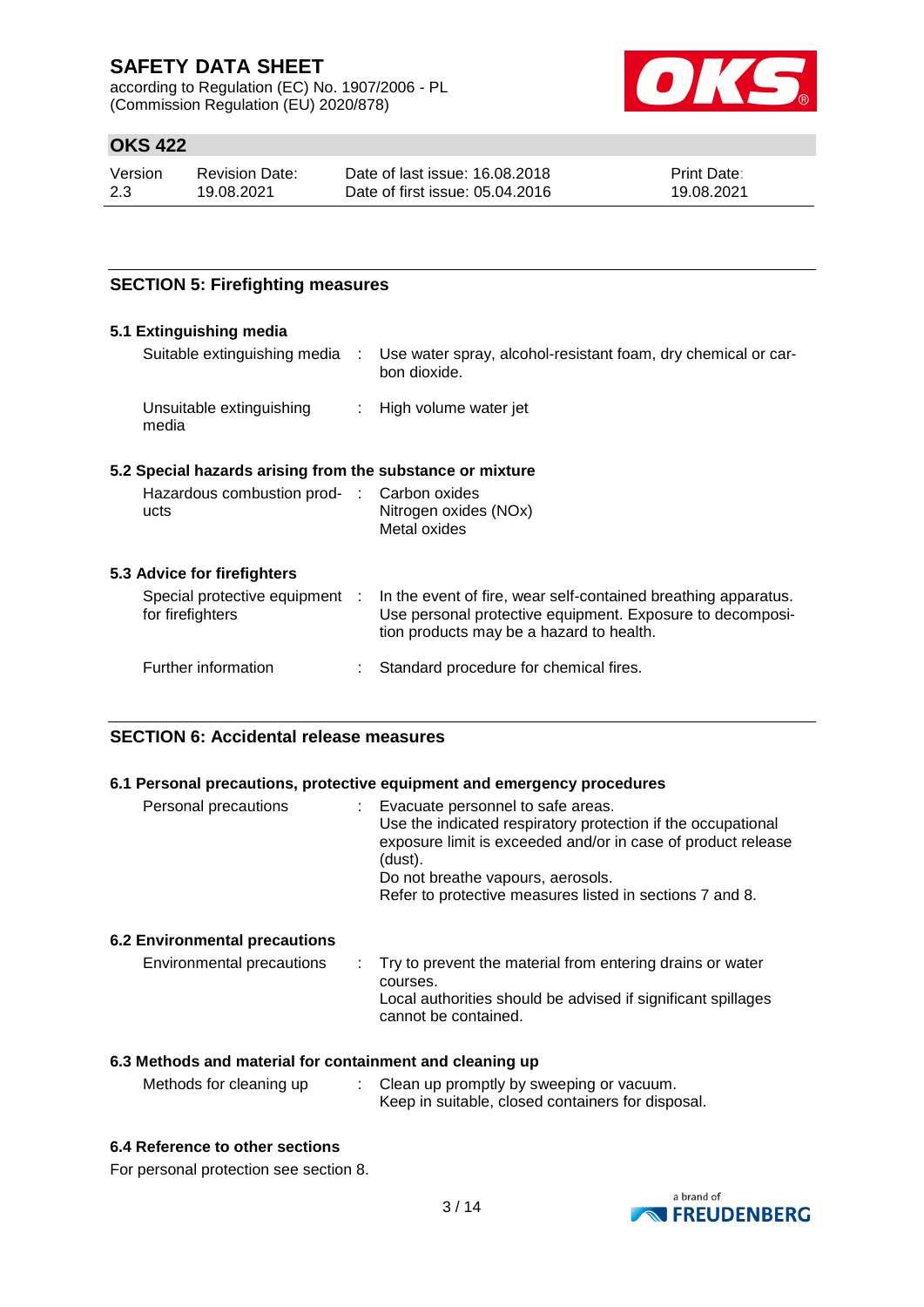according to Regulation (EC) No. 1907/2006 - PL (Commission Regulation (EU) 2020/878)



# **OKS 422**

| Version | <b>Revision Date:</b> | Date of last issue: 16.08.2018  | <b>Print Date:</b> |
|---------|-----------------------|---------------------------------|--------------------|
| 2.3     | 19.08.2021            | Date of first issue: 05.04.2016 | 19.08.2021         |

## **SECTION 7: Handling and storage**

### **7.1 Precautions for safe handling**

| Advice on safe handling                                          | For personal protection see section 8.<br>Smoking, eating and drinking should be prohibited in the ap-<br>plication area.<br>Wash hands and face before breaks and immediately after<br>handling the product.                                                                                                                        |
|------------------------------------------------------------------|--------------------------------------------------------------------------------------------------------------------------------------------------------------------------------------------------------------------------------------------------------------------------------------------------------------------------------------|
| Hygiene measures                                                 | Wash face, hands and any exposed skin thoroughly after<br>handling.                                                                                                                                                                                                                                                                  |
| 7.2 Conditions for safe storage, including any incompatibilities |                                                                                                                                                                                                                                                                                                                                      |
| Requirements for storage<br>areas and containers                 | Store in original container. Keep container closed when not in<br>÷.<br>use. Keep in a dry, cool and well-ventilated place. Containers<br>which are opened must be carefully resealed and kept upright<br>to prevent leakage. Store in accordance with the particular<br>national regulations. Keep in properly labelled containers. |
| 7.3 Specific end use(s)                                          |                                                                                                                                                                                                                                                                                                                                      |
| Specific use(s)                                                  | Specific instructions for handling, not required.                                                                                                                                                                                                                                                                                    |

### **SECTION 8: Exposure controls/personal protection**

#### **8.1 Control parameters**

Contains no substances with occupational exposure limit values.

#### **Derived No Effect Level (DNEL) according to Regulation (EC) No. 1907/2006:**

| Substance name                                          | End Use        | Exposure routes | Potential health ef-<br>fects | Value                          |
|---------------------------------------------------------|----------------|-----------------|-------------------------------|--------------------------------|
| $bis(4-(1,1,3,3-$<br>tetramethyl-<br>butyl)phenyl)amine | Workers        | Inhalation      | Long-term systemic<br>effects | $4,11 \, \text{mg/m3}$         |
|                                                         | <b>Workers</b> | Skin contact    | Long-term systemic<br>effects | $1,17 \text{ mg/kg}$<br>bw/day |

### **Predicted No Effect Concentration (PNEC) according to Regulation (EC) No. 1907/2006:**

| Substance name                | <b>Environmental Compartment</b> | Value              |
|-------------------------------|----------------------------------|--------------------|
| $bis(4-(1,1,3,3-$             | Fresh water                      | $0,00002 \mu g/l$  |
| tetramethylbutyl)phenyl)amine |                                  |                    |
|                               | Marine water                     | $0,000002 \mu g/l$ |
|                               | Fresh water sediment             | $0,00467$ mg/kg    |
|                               | Marine sediment                  | 0,000467 mg/kg     |
|                               | Soil                             | 0,000934 mg/kg     |

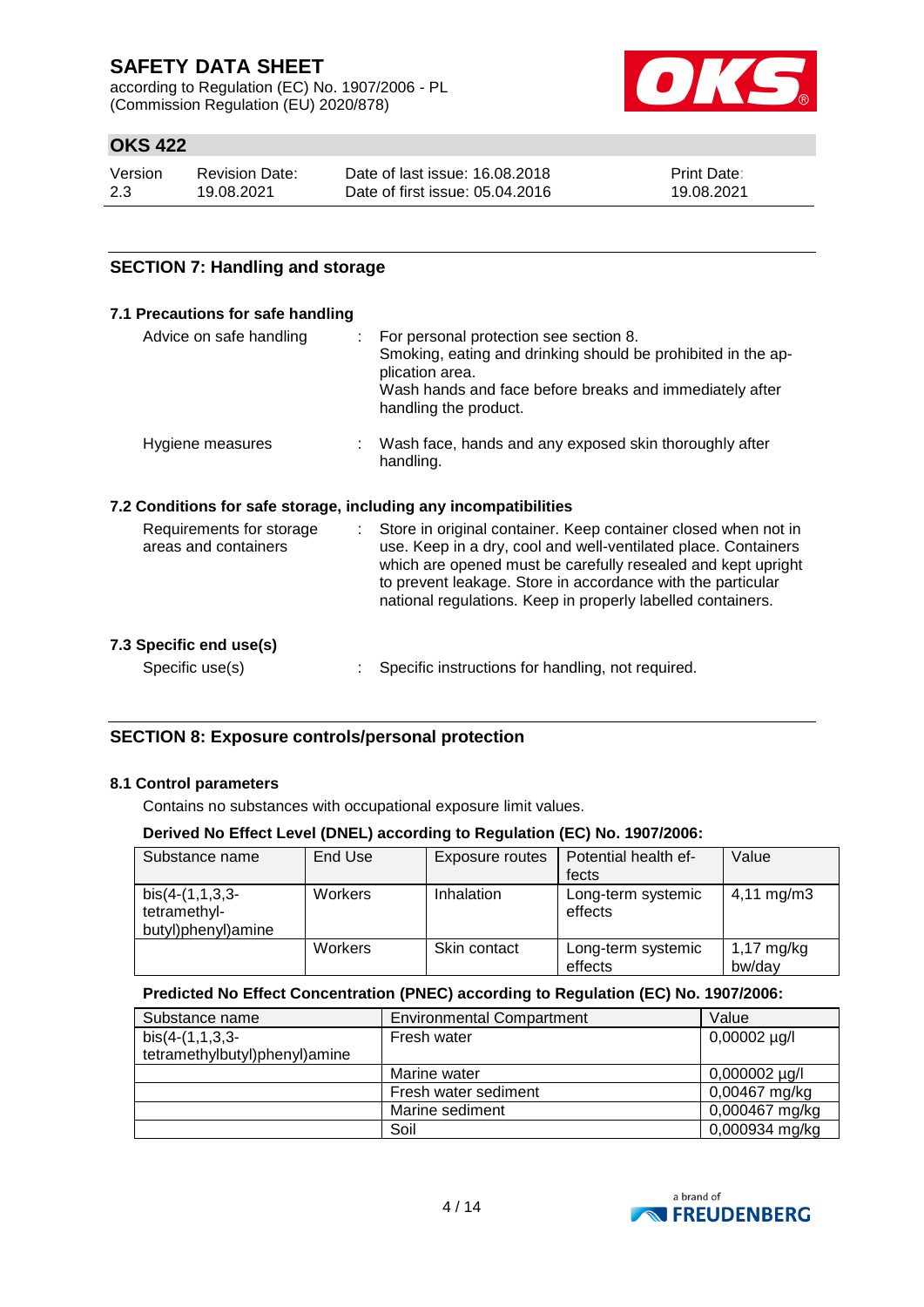according to Regulation (EC) No. 1907/2006 - PL (Commission Regulation (EU) 2020/878)



# **OKS 422**

| Version<br>2.3 | <b>Revision Date:</b><br>19.08.2021                                   | Date of last issue: 16.08.2018<br>Date of first issue: 05.04.2016 |                                        | Print Date:<br>19.08.2021 |
|----------------|-----------------------------------------------------------------------|-------------------------------------------------------------------|----------------------------------------|---------------------------|
|                | 8.2 Exposure controls                                                 |                                                                   |                                        |                           |
| none           | <b>Engineering measures</b>                                           |                                                                   |                                        |                           |
|                | Personal protective equipment                                         |                                                                   |                                        |                           |
|                | Eye protection                                                        |                                                                   | Tightly fitting safety goggles         |                           |
|                | Hand protection<br>Material<br>Break through time<br>Protective index |                                                                   | Nitrile rubber<br>$>10$ min<br>Class 1 |                           |

| Remarks                |  | For prolonged or repeated contact use protective gloves. The<br>break through time depends amongst other things on the<br>material, the thickness and the type of glove and therefore<br>has to be measured for each case.<br>The selected protective gloves have to satisfy the specifica-<br>tions of Regulation (EU) 2016/425 and the standard EN 374<br>derived from it. |  |  |
|------------------------|--|------------------------------------------------------------------------------------------------------------------------------------------------------------------------------------------------------------------------------------------------------------------------------------------------------------------------------------------------------------------------------|--|--|
| Respiratory protection |  | Not required; except in case of aerosol formation.                                                                                                                                                                                                                                                                                                                           |  |  |
| Filter type            |  | Filter type P                                                                                                                                                                                                                                                                                                                                                                |  |  |
| Protective measures    |  | The type of protective equipment must be selected according<br>to the concentration and amount of the dangerous substance<br>at the specific workplace.                                                                                                                                                                                                                      |  |  |

cific work-place.

Choose body protection in relation to its type, to the concentration and amount of dangerous substances, and to the spe-

## **SECTION 9: Physical and chemical properties**

#### **9.1 Information on basic physical and chemical properties**

| Physical state              | paste             |
|-----------------------------|-------------------|
| Colour                      | beige             |
| Odour                       | characteristic    |
| Odour Threshold             | No data available |
|                             |                   |
| Melting point/range         | No data available |
| Boiling point/boiling range | No data available |

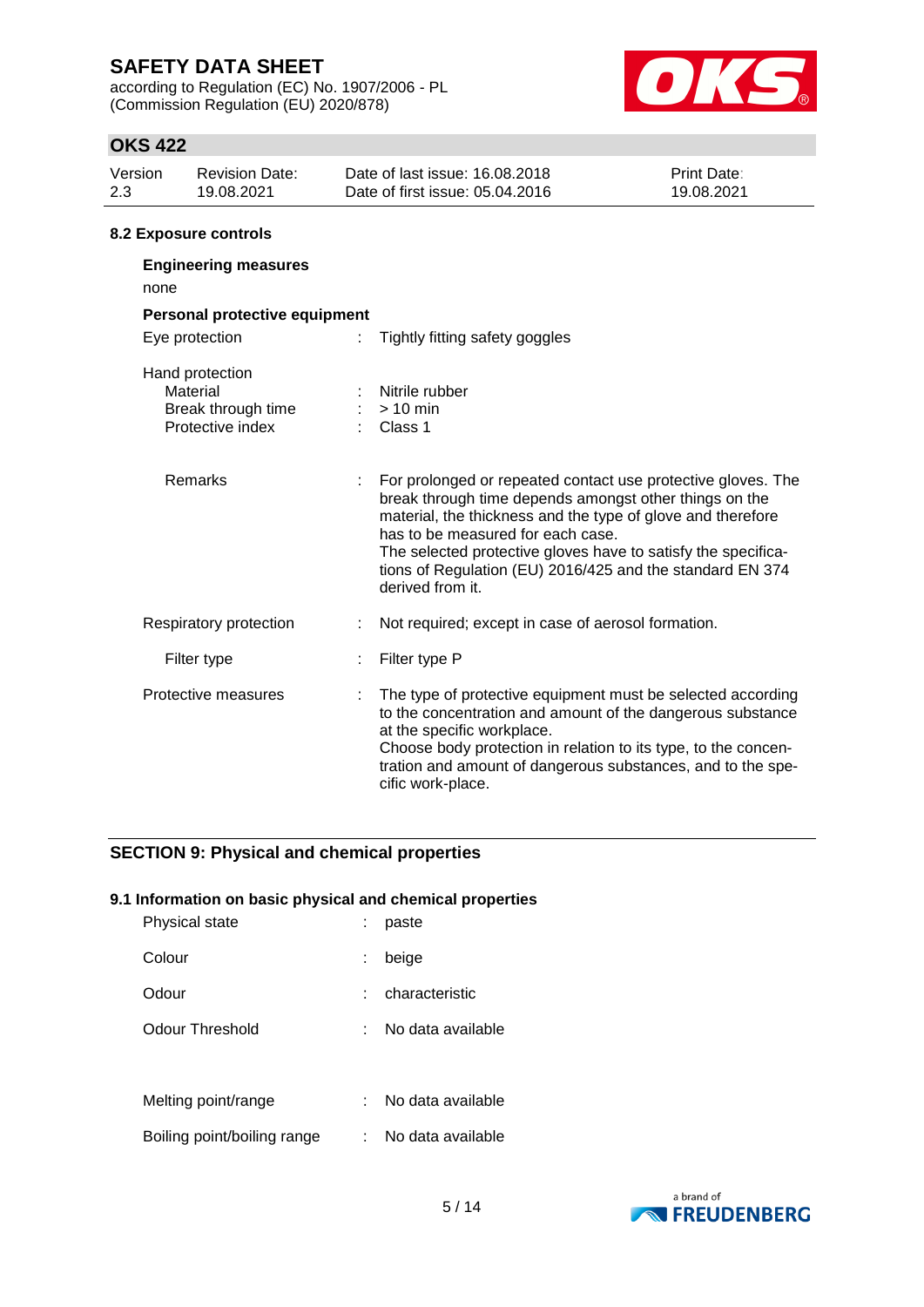according to Regulation (EC) No. 1907/2006 - PL (Commission Regulation (EU) 2020/878)



## **OKS 422**

| Version<br>2.3 |                     | <b>Revision Date:</b><br>19.08.2021                 |    | Date of last issue: 16.08.2018<br>Date of first issue: 05.04.2016    | Print Date:<br>19.08.2021 |
|----------------|---------------------|-----------------------------------------------------|----|----------------------------------------------------------------------|---------------------------|
|                | Flammability        |                                                     | ÷. | <b>Combustible Solids</b>                                            |                           |
|                |                     | Upper explosion limit / Upper<br>flammability limit | ÷  | No data available                                                    |                           |
|                |                     | Lower explosion limit / Lower<br>flammability limit | ÷  | No data available                                                    |                           |
|                | Flash point         |                                                     |    | Not applicable                                                       |                           |
|                |                     | Auto-ignition temperature                           |    | No data available                                                    |                           |
|                | ture                | Decomposition temperature<br>Decomposition tempera- | ÷  | No data available                                                    |                           |
|                | pH                  |                                                     |    | Not applicable                                                       |                           |
|                | Viscosity           | Viscosity, dynamic                                  |    | No data available                                                    |                           |
|                |                     | Viscosity, kinematic                                | t  | Not applicable                                                       |                           |
|                | Solubility(ies)     | Water solubility                                    |    | insoluble                                                            |                           |
|                |                     | Solubility in other solvents                        | ÷  | No data available                                                    |                           |
|                | octanol/water       | Partition coefficient: n-                           |    | No data available                                                    |                           |
|                |                     | Vapour pressure                                     |    | < 0,001 hPa (20 $^{\circ}$ C)                                        |                           |
|                |                     | Relative density                                    |    | 0,95(20 °C)<br>Reference substance: Water<br>The value is calculated |                           |
|                | Density             |                                                     | t  | 0,95 g/cm3<br>(20 °C)                                                |                           |
|                | <b>Bulk density</b> |                                                     |    | No data available                                                    |                           |
|                |                     | Relative vapour density                             |    | No data available                                                    |                           |
|                |                     | 9.2 Other information                               |    |                                                                      |                           |
|                | <b>Explosives</b>   |                                                     |    | Not explosive                                                        |                           |
|                |                     | Oxidizing properties                                |    | No data available                                                    |                           |
|                | Self-ignition       |                                                     |    | No data available                                                    |                           |

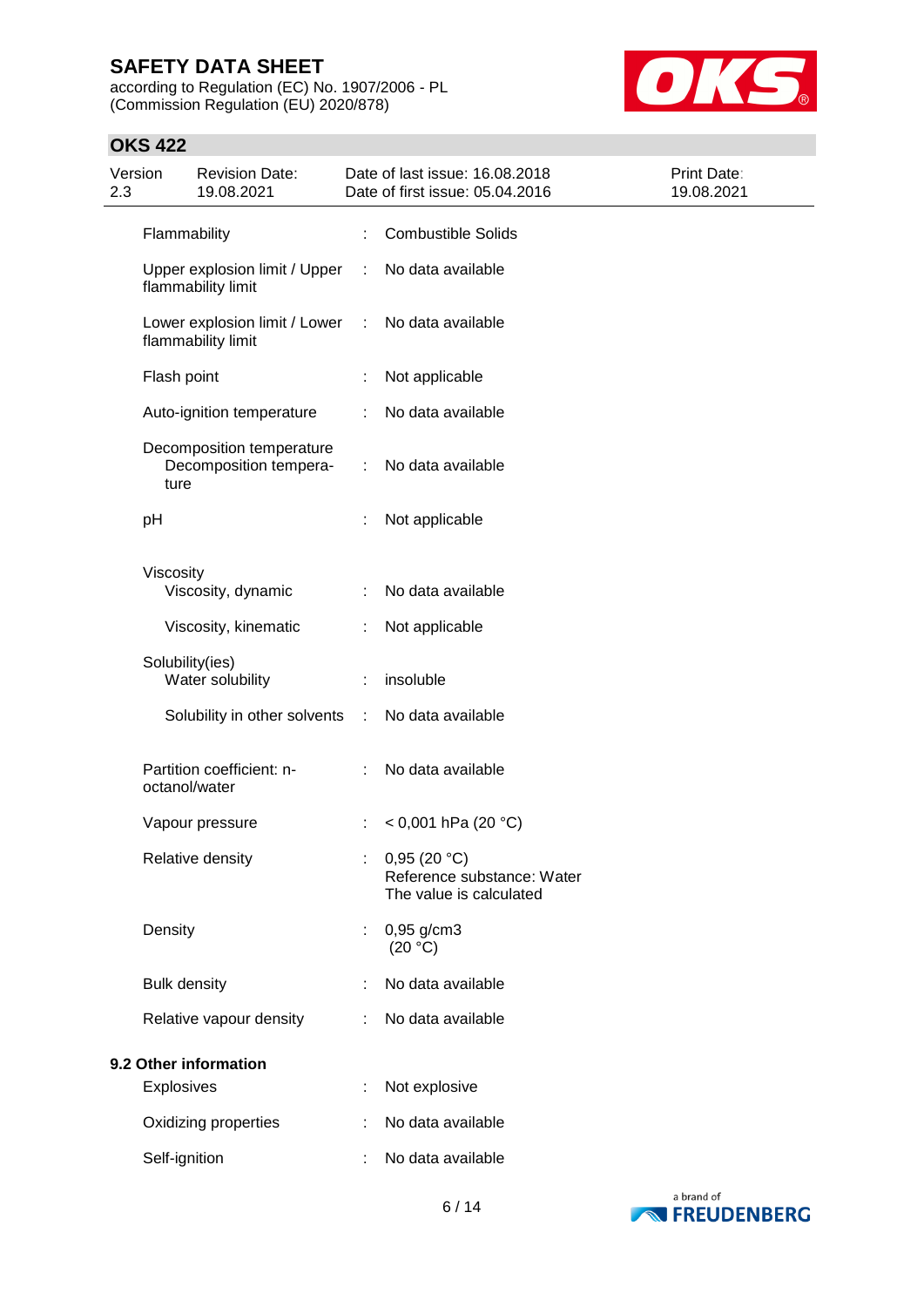according to Regulation (EC) No. 1907/2006 - PL (Commission Regulation (EU) 2020/878)



# **OKS 422**

| Version<br>2.3  | <b>Revision Date:</b><br>19.08.2021         | Date of last issue: 16.08.2018<br>Date of first issue: 05.04.2016 | <b>Print Date:</b><br>19.08.2021 |
|-----------------|---------------------------------------------|-------------------------------------------------------------------|----------------------------------|
|                 |                                             |                                                                   |                                  |
|                 | Evaporation rate                            | No data available                                                 |                                  |
|                 | Sublimation point                           | No data available                                                 |                                  |
|                 |                                             |                                                                   |                                  |
|                 | <b>SECTION 10: Stability and reactivity</b> |                                                                   |                                  |
| 10.1 Reactivity |                                             |                                                                   |                                  |
|                 | No hazards to be specially mentioned.       |                                                                   |                                  |
|                 | <b>10.2 Chemical stability</b>              |                                                                   |                                  |
|                 | Stable under normal conditions.             |                                                                   |                                  |
|                 | 10.3 Possibility of hazardous reactions     |                                                                   |                                  |
|                 | Hazardous reactions                         | No dangerous reaction known under conditions of normal use.       |                                  |
|                 | <b>10.4 Conditions to avoid</b>             |                                                                   |                                  |
|                 | Conditions to avoid                         | No conditions to be specially mentioned.                          |                                  |

| 10.5 Incompatible materials |  |
|-----------------------------|--|

| Materials to avoid |  | No materials to be especially mentioned. |
|--------------------|--|------------------------------------------|
|--------------------|--|------------------------------------------|

### **10.6 Hazardous decomposition products**

No decomposition if stored and applied as directed.

# **SECTION 11: Toxicological information**

### **11.1 Information on toxicological effects**

# **Acute toxicity**

# **Product:**

| <b>Product:</b>                  |                                             |
|----------------------------------|---------------------------------------------|
| <b>Skin corrosion/irritation</b> |                                             |
| Acute dermal toxicity            | Remarks: This information is not available. |
| Acute inhalation toxicity        | Remarks: This information is not available. |
| Acute oral toxicity              | Remarks: This information is not available. |



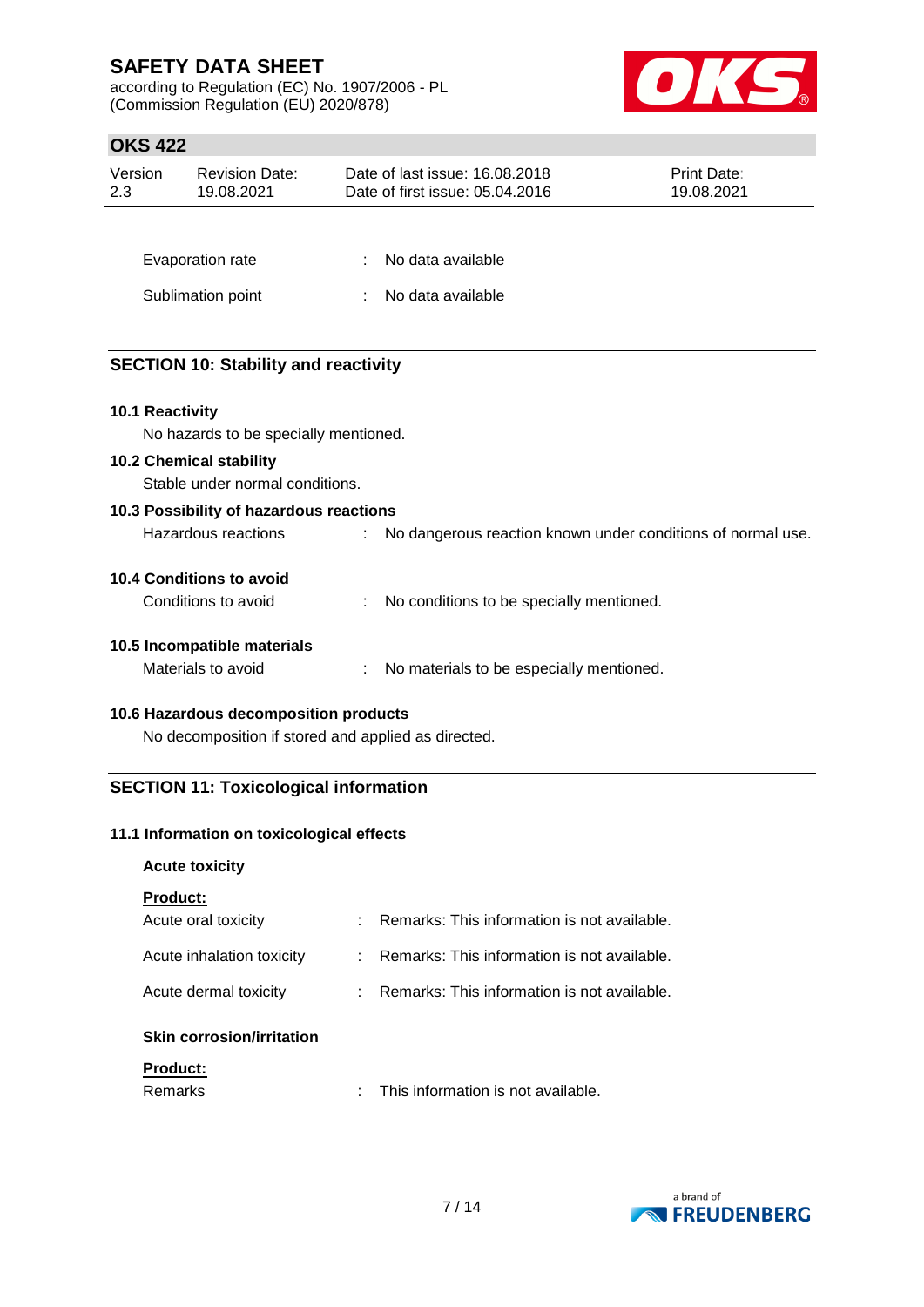according to Regulation (EC) No. 1907/2006 - PL (Commission Regulation (EU) 2020/878)



## **OKS 422**

| Version<br>2.3  | <b>Revision Date:</b><br>19.08.2021      |    | Date of last issue: 16.08.2018<br>Date of first issue: 05.04.2016                               | <b>Print Date:</b><br>19.08.2021 |
|-----------------|------------------------------------------|----|-------------------------------------------------------------------------------------------------|----------------------------------|
|                 | Serious eye damage/eye irritation        |    |                                                                                                 |                                  |
| Product:        |                                          |    |                                                                                                 |                                  |
| Remarks         |                                          |    | This information is not available.                                                              |                                  |
|                 | <b>Respiratory or skin sensitisation</b> |    |                                                                                                 |                                  |
| Product:        |                                          |    |                                                                                                 |                                  |
| Remarks         |                                          | t. | This information is not available.                                                              |                                  |
|                 | <b>Germ cell mutagenicity</b>            |    |                                                                                                 |                                  |
| Product:        |                                          |    |                                                                                                 |                                  |
|                 | Genotoxicity in vitro                    |    | : Remarks: No data available                                                                    |                                  |
|                 | Genotoxicity in vivo                     |    | : Remarks: No data available                                                                    |                                  |
|                 | Carcinogenicity                          |    |                                                                                                 |                                  |
| <b>Product:</b> |                                          |    |                                                                                                 |                                  |
| Remarks         |                                          | ÷. | No data available                                                                               |                                  |
|                 | <b>Reproductive toxicity</b>             |    |                                                                                                 |                                  |
| Product:        |                                          |    |                                                                                                 |                                  |
|                 | Effects on fertility                     | ÷. | Remarks: No data available                                                                      |                                  |
| ment            | Effects on foetal develop-               |    | : Remarks: No data available                                                                    |                                  |
|                 | <b>Repeated dose toxicity</b>            |    |                                                                                                 |                                  |
| <b>Product:</b> |                                          |    |                                                                                                 |                                  |
| Remarks         |                                          |    | This information is not available.                                                              |                                  |
|                 | <b>Aspiration toxicity</b>               |    |                                                                                                 |                                  |
| Product:        |                                          |    |                                                                                                 |                                  |
|                 | This information is not available.       |    |                                                                                                 |                                  |
|                 | <b>Further information</b>               |    |                                                                                                 |                                  |
| Product:        |                                          |    |                                                                                                 |                                  |
| Remarks         |                                          |    | Information given is based on data on the components and<br>the toxicology of similar products. |                                  |

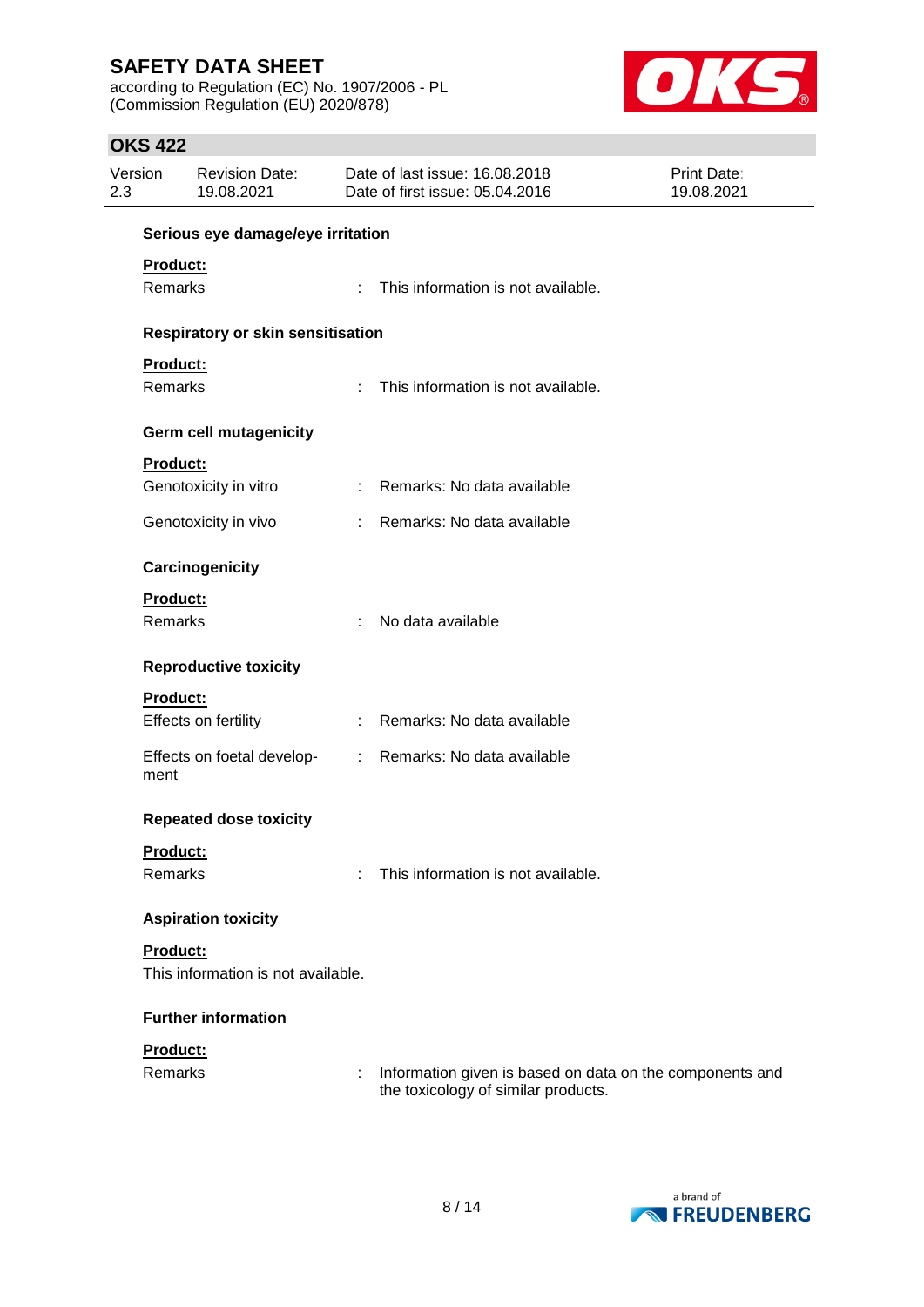according to Regulation (EC) No. 1907/2006 - PL (Commission Regulation (EU) 2020/878)



# **OKS 422**

| Version | <b>Revision Date:</b> | Date of last issue: 16.08.2018  | <b>Print Date:</b> |
|---------|-----------------------|---------------------------------|--------------------|
| 2.3     | 19.08.2021            | Date of first issue: 05.04.2016 | 19.08.2021         |

### **SECTION 12: Ecological information**

### **12.1 Toxicity**

| <b>Product:</b>       |                                    |                            |
|-----------------------|------------------------------------|----------------------------|
| Toxicity to fish      |                                    | Remarks: No data available |
| aquatic invertebrates | Toxicity to daphnia and other :    | Remarks: No data available |
| plants                | Toxicity to algae/aquatic          | Remarks: No data available |
|                       | Toxicity to microorganisms         | Remarks: No data available |
|                       | 12.2 Persistence and degradability |                            |

#### **Product:**

| Biodegradability                                                | : Remarks: No data available |
|-----------------------------------------------------------------|------------------------------|
| Physico-chemical removabil- : Remarks: No data available<br>ity |                              |

#### **12.3 Bioaccumulative potential**

#### **Product:**

| Bioaccumulation | : Remarks: This mixture contains no substance considered to |
|-----------------|-------------------------------------------------------------|
|                 | be persistent, bioaccumulating and toxic (PBT).             |
|                 | This mixture contains no substance considered to be very    |
|                 | persistent and very bioaccumulating (vPvB).                 |

### **12.4 Mobility in soil**

**Product:**

| <b>Mobility</b>                                    | : Remarks: No data available |
|----------------------------------------------------|------------------------------|
| Distribution among environ-<br>mental compartments | : Remarks: No data available |

## **12.5 Results of PBT and vPvB assessment**

| <b>Product:</b> |                                                                                                                                                                                                                 |
|-----------------|-----------------------------------------------------------------------------------------------------------------------------------------------------------------------------------------------------------------|
| Assessment      | : This substance/mixture contains no components considered<br>to be either persistent, bioaccumulative and toxic (PBT), or<br>very persistent and very bioaccumulative (vPvB) at levels of<br>$0.1\%$ or higher |

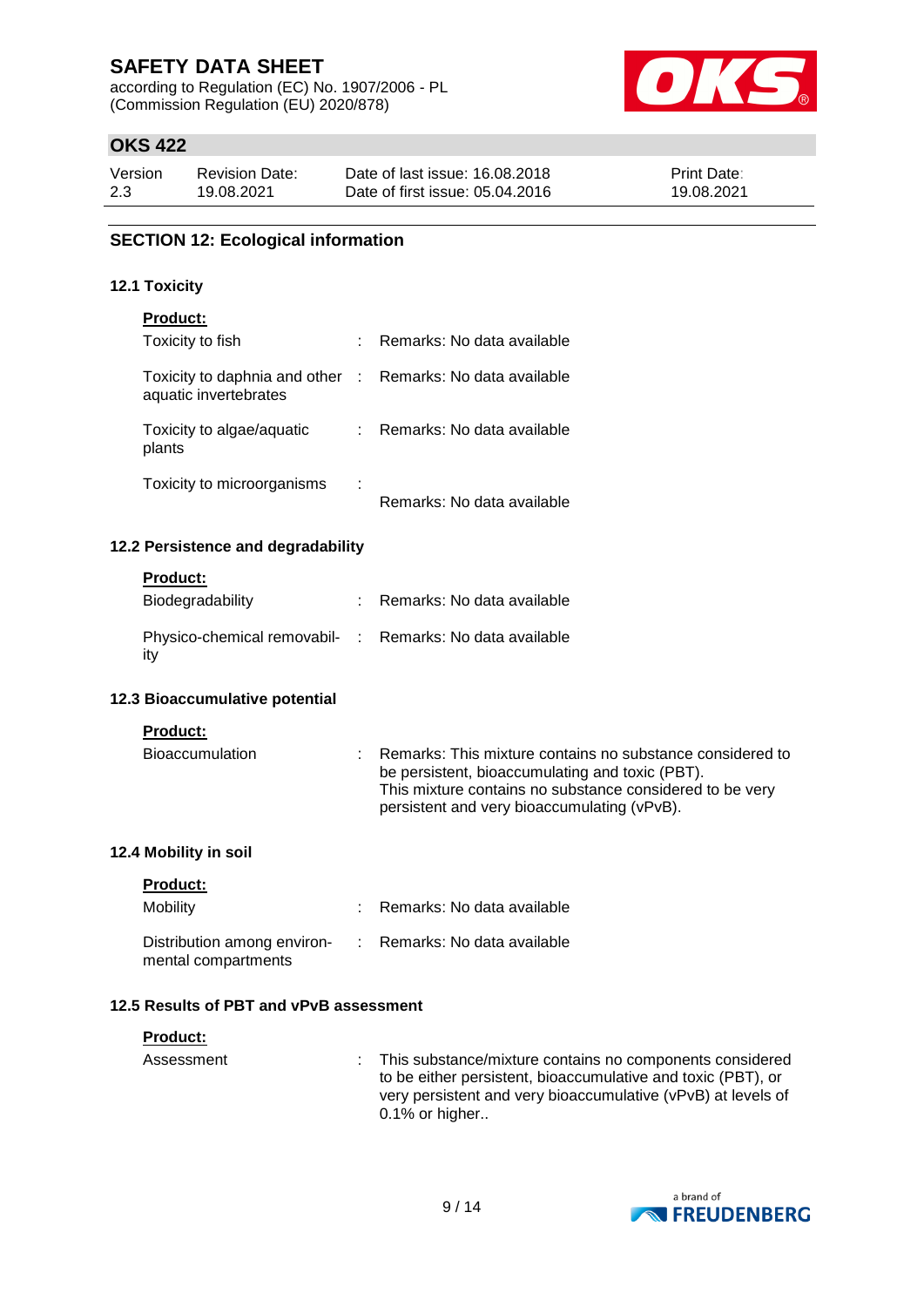according to Regulation (EC) No. 1907/2006 - PL (Commission Regulation (EU) 2020/878)



# **OKS 422**

| Version | <b>Revision Date:</b> | Date of last issue: 16,08,2018  | <b>Print Date:</b> |
|---------|-----------------------|---------------------------------|--------------------|
| 2.3     | 19.08.2021            | Date of first issue: 05.04.2016 | 19.08.2021         |

#### **12.6 Endocrine disrupting properties**

No data available

## **12.7 Other adverse effects**

## **Product:**

Additional ecological infor-: No information on ecology is available. mation

### **SECTION 13: Disposal considerations**

| 13.1 Waste treatment methods |   |                                                                                                                                                                        |
|------------------------------|---|------------------------------------------------------------------------------------------------------------------------------------------------------------------------|
| Product                      | ÷ | The product should not be allowed to enter drains, water<br>courses or the soil.                                                                                       |
|                              |   | Waste codes should be assigned by the user based on the<br>application for which the product was used.                                                                 |
| Contaminated packaging       | ÷ | Packaging that is not properly emptied must be disposed of as<br>the unused product.<br>Dispose of waste product or used containers according to<br>local regulations. |
|                              |   | The following Waste Codes are only suggestions:                                                                                                                        |
| Waste Code                   |   | used product, unused product<br>12 01 12*, spent waxes and fats                                                                                                        |
|                              |   | uncleaned packagings<br>15 01 10, packaging containing residues of or contaminated<br>by hazardous substances                                                          |

### **SECTION 14: Transport information**

### **14.1 UN number or ID number**

Not regulated as a dangerous good

### **14.2 UN proper shipping name**

Not regulated as a dangerous good

# **14.3 Transport hazard class(es)**

Not regulated as a dangerous good

### **14.4 Packing group**

Not regulated as a dangerous good

### **14.5 Environmental hazards**

Not regulated as a dangerous good

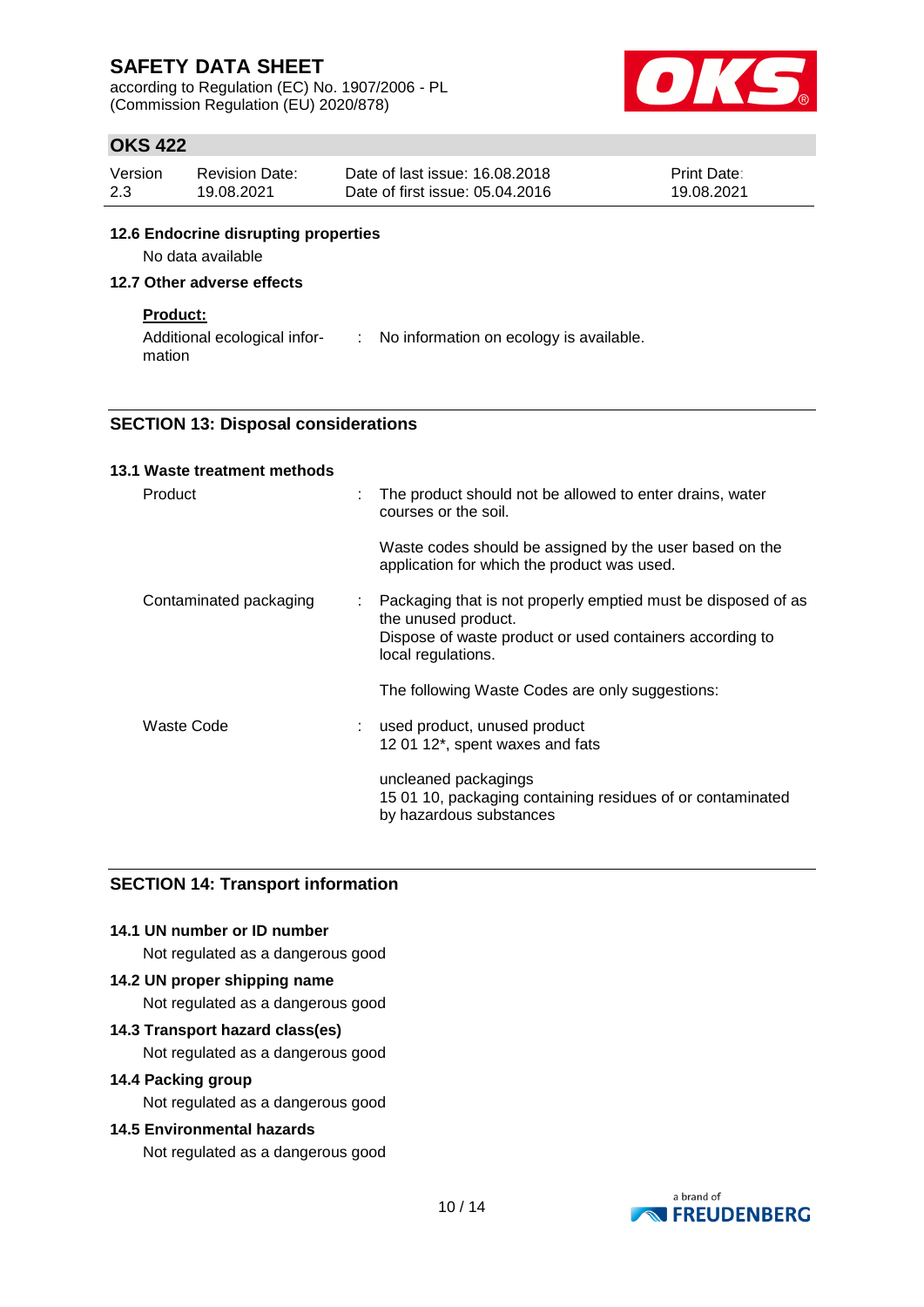according to Regulation (EC) No. 1907/2006 - PL (Commission Regulation (EU) 2020/878)



# **OKS 422**

| Version | <b>Revision Date:</b> | Date of last issue: 16.08.2018  | <b>Print Date:</b> |
|---------|-----------------------|---------------------------------|--------------------|
| 2.3     | 19.08.2021            | Date of first issue: 05.04.2016 | 19.08.2021         |

#### **14.6 Special precautions for user**

Not applicable

### **14.7 Maritime transport in bulk according to IMO instruments**

Remarks : Not applicable for product as supplied.

## **SECTION 15: Regulatory information**

#### **15.1 Safety, health and environmental regulations/legislation specific for the substance or mixture**

| REACH - Restrictions on the manufacture, placing on<br>the market and use of certain dangerous substances,<br>preparations and articles (Annex XVII)               |                |    | Not applicable                                                                                                                 |
|--------------------------------------------------------------------------------------------------------------------------------------------------------------------|----------------|----|--------------------------------------------------------------------------------------------------------------------------------|
| REACH - Candidate List of Substances of Very High<br>Concern for Authorisation (Article 59).<br>(EU SVHC)                                                          |                | ÷. | This product does not contain sub-<br>stances of very high concern (Regu-<br>lation (EC) No 1907/2006 (REACH),<br>Article 57). |
| REACH - List of substances subject to authorisation<br>(Annex XIV)<br>(EU. REACH - Annex XIV)                                                                      |                | ÷. | Not applicable                                                                                                                 |
| Regulation (EC) No 1005/2009 on substances that de-<br>plete the ozone layer<br>(EC 1005/2009)                                                                     |                |    | : Not applicable                                                                                                               |
| Regulation (EU) 2019/1021 on persistent organic pollu-<br>tants (recast)<br>(EU POP)                                                                               |                | ÷  | Not applicable                                                                                                                 |
| Regulation (EC) No 649/2012 of the European Parlia-<br>ment and the Council concerning the export and import<br>of dangerous chemicals<br>(EU PIC)                 |                | ÷. | Not applicable                                                                                                                 |
| Seveso III: Directive 2012/18/EU of the Euro-<br>pean Parliament and of the Council on the<br>control of major-accident hazards involving<br>dangerous substances. |                |    | Not applicable                                                                                                                 |
| Volatile organic compounds<br>÷                                                                                                                                    | Not applicable |    | Directive 2010/75/EU of 24 November 2010 on industrial<br>emissions (integrated pollution prevention and control)              |

#### **Other regulations:**

Act of 25 February 2011 on chemical substances and their mixtures (i.e. Journal of Laws of 2019, No. 0, item 1225)

Regulation (EC) No 1272/2008 of the European Parliament and of the Council of 16 December 2008 on classification, labelling and packaging of substances and mixtures, amending and

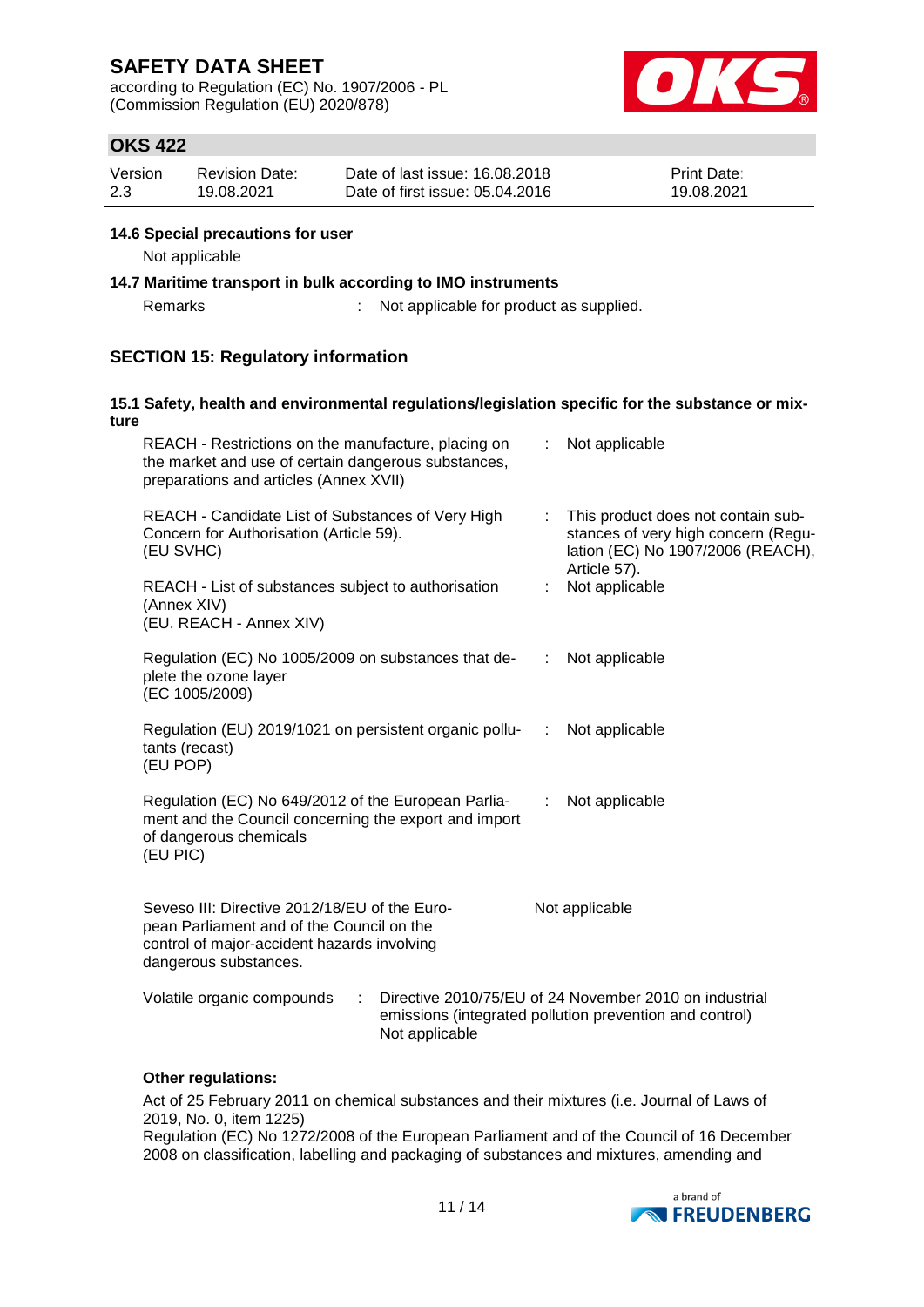according to Regulation (EC) No. 1907/2006 - PL (Commission Regulation (EU) 2020/878)



# **OKS 422**

| Version | <b>Revision Date:</b> | Date of last issue: 16,08,2018  | <b>Print Date:</b> |
|---------|-----------------------|---------------------------------|--------------------|
| 2.3     | 19.08.2021            | Date of first issue: 05.04.2016 | 19.08.2021         |

repealing Directives 67/548/EEC and 1999/45/EC, and amending Regulation (EC) No 1907/2006 (Official Journal of the European Union L 353 from 31.12.2008) with further adaptation to technical progress (ATP).

Regulation (EC) No 1907/2006 of the European Parliament and of the Council of 18 December 2006 concerning the Registration, Evaluation, Authorisation and Restriction of Chemicals (REACH), establishing a European Chemicals Agency, amending Directive 1999/45/EC and repealing Council Regulation (EEC) No 793/93 and Commission Regulation (EC) No 1488/94 as well as Council Directive 76/769/EEC and Commission Directives 91/155/EEC, 93/67/EEC, 93/105/EC and 2000/21/EC (Official Journal of the European Union L 396 from 30.12.2006, as amended).

Commission Regulation (EU) 2015/830 of 28 May 2015 amending Regulation (EC) No 1907/2006 of the European Parliament and of the Council on the Registration, Evaluation, Authorisation and Restriction of Chemicals (REACH)

Ordinance of the Minister of Health of 10 August 2012 concerning the criteria and procedure of classification of chemical substances and their mixtures (consolidated text Dz. U. of 2015., pos. 208).

Ordinance of the Minister of Economy, Labour and Social Policy of 21st December 2005 concerning the basic requirements for personal protective equipment (Dz. U. Nr. 259, item 2173). Ordinance of the Minister of Labour and Social Policy of 12 June 2018 concerning the highest allowable concentrations and levels of the agents harmful for health in the workplace (Dz.U 2018 pos 1286, with later amendments).

Ordinance of the Minister of Health of 2nd February 2011 concerning tests and measurement of agents harmful for health in the workplace (Dz. U. Nr. 33, item 166 wraz z późn. zm.). Ordinance of the Minister of Health of 30th December 2004 on the health and safety of workers

related to chemical agents at work (Dz. U. from 2005, Nr. 11, item 86, as amended). Act of 14 December 2012. on Waste (Journal of Laws of 2013. pos. 21, as amended).

Act of 13 June 2013. On packaging and packaging waste Journal. U. of 2013. Item. 888, as amended).

Ordinance of the Minister of Climate of 2nd January 2020 on Waste Catalog (Dz. U. 2020 item 10).

Ordinance of the Minister of Environment on the requirements for carrying out the process of thermal treatment of waste and how to deal with waste produced in the process. (Dz. U. of 2016., Pos. 108)

Act of 19 August 2011 on transport of dangerous goods (Dz. U. Nr. 227, item 1367, as amended).

Government Statement of 18 February 2019 on enforcing of changes Annexes A and B of European Agreement concerning international transport of dangerous goods by road (ADR) (Dz. U. 2019, item 769).

Ordinance of the Minister of Health of 20th April 2012 concerning labeling of containers of dangerous substances and dangerous mixtures and some mixtures ((consolidated text) Dz. U. z 2015 nr. 0 poz. 450).

Ordinance of the Minister of Health of 11th June 2012 concerning categories of dangerous substances and dangerous mixtures for which containers must be fitted with child-resistant fastenings and a tactile warning of danger (Dz. U. from 2012, item 688 as amended).

## **15.2 Chemical safety assessment**

This information is not available.

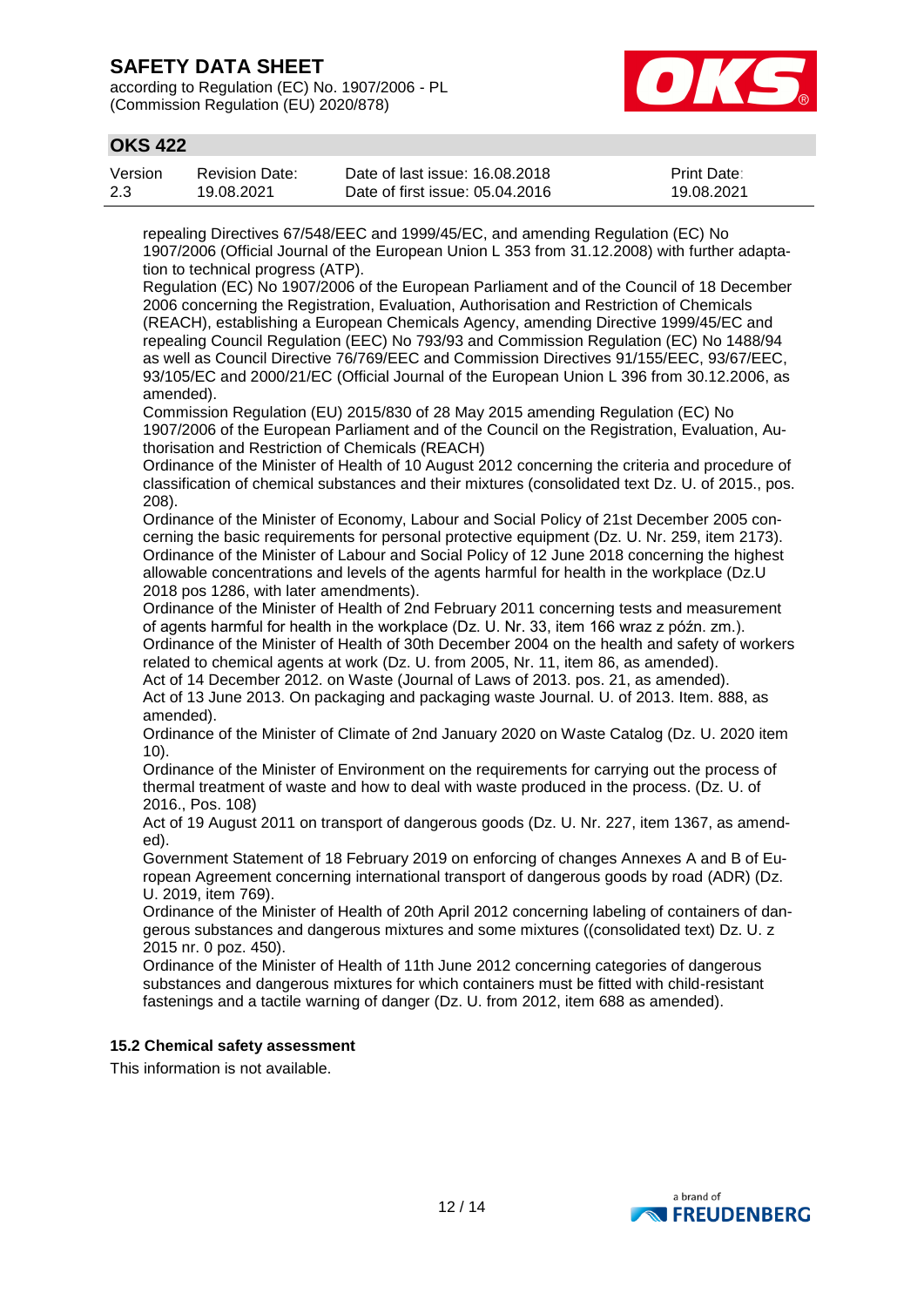according to Regulation (EC) No. 1907/2006 - PL (Commission Regulation (EU) 2020/878)



# **OKS 422**

| Version | <b>Revision Date:</b> | Date of last issue: 16.08.2018  | <b>Print Date:</b> |
|---------|-----------------------|---------------------------------|--------------------|
| 2.3     | 19.08.2021            | Date of first issue: 05.04.2016 | 19.08.2021         |

### **SECTION 16: Other information**

#### **Full text of other abbreviations**

ADN - European Agreement concerning the International Carriage of Dangerous Goods by Inland Waterways; ADR - European Agreement concerning the International Carriage of Dangerous Goods by Road; AIIC - Australian Inventory of Industrial Chemicals; ASTM - American Society for the Testing of Materials; bw - Body weight; CLP - Classification Labelling Packaging Regulation; Regulation (EC) No 1272/2008; CMR - Carcinogen, Mutagen or Reproductive Toxicant; DIN - Standard of the German Institute for Standardisation; DSL - Domestic Substances List (Canada); ECHA - European Chemicals Agency; EC-Number - European Community number; ECx - Concentration associated with x% response; ELx - Loading rate associated with x% response; EmS - Emergency Schedule; ENCS - Existing and New Chemical Substances (Japan); ErCx - Concentration associated with x% growth rate response; GHS - Globally Harmonized System; GLP - Good Laboratory Practice; IARC - International Agency for Research on Cancer; IATA - International Air Transport Association; IBC - International Code for the Construction and Equipment of Ships carrying Dangerous Chemicals in Bulk; IC50 - Half maximal inhibitory concentration; ICAO - International Civil Aviation Organization; IECSC - Inventory of Existing Chemical Substances in China; IMDG - International Maritime Dangerous Goods; IMO - International Maritime Organization; ISHL - Industrial Safety and Health Law (Japan); ISO - International Organisation for Standardization; KECI - Korea Existing Chemicals Inventory; LC50 - Lethal Concentration to 50 % of a test population; LD50 - Lethal Dose to 50% of a test population (Median Lethal Dose); MARPOL - International Convention for the Prevention of Pollution from Ships; n.o.s. - Not Otherwise Specified; NO(A)EC - No Observed (Adverse) Effect Concentration; NO(A)EL - No Observed (Adverse) Effect Level; NOELR - No Observable Effect Loading Rate; NZIoC - New Zealand Inventory of Chemicals; OECD - Organization for Economic Co-operation and Development; OPPTS - Office of Chemical Safety and Pollution Prevention; PBT - Persistent, Bioaccumulative and Toxic substance; PICCS - Philippines Inventory of Chemicals and Chemical Substances; (Q)SAR - (Quantitative) Structure Activity Relationship; REACH - Regulation (EC) No 1907/2006 of the European Parliament and of the Council concerning the Registration, Evaluation, Authorisation and Restriction of Chemicals; RID - Regulations concerning the International Carriage of Dangerous Goods by Rail; SADT - Self-Accelerating Decomposition Temperature; SDS - Safety Data Sheet; SVHC - Substance of Very High Concern; TCSI - Taiwan Chemical Substance Inventory; TRGS - Technical Rule for Hazardous Substances; TSCA - Toxic Substances Control Act (United States); UN - United Nations; vPvB - Very Persistent and Very Bioaccumulative

#### **Further information**

This safety data sheet applies only to products as originally packed and labelled. The information contained therein may not be reproduced or modified without our express written permission. Any forwarding of this document is only permitted to the extent required by law. Any further, in particular public, dissemination of the safety data sheet (e.g. as a document for download from the Internet) is not permitted without our express written consent. We provide our customers with amended safety data sheets as prescribed by law. The customer is responsible for passing on safety data sheets and any amendments contained therein to its own customers, employees and other users of the product. We provide no guarantee that safety data sheets received by users from third parties are up-to-date. All information and instructions in this safety data sheet have been compiled to the best of our knowledge and are based on the information available to us on the day of publication. The information provided is intended to describe the product in relation to the required safety measures; it is neither an assurance of characteristics nor a guarantee of the product's suitability for particular applications and does not justify any contractual legal relation-